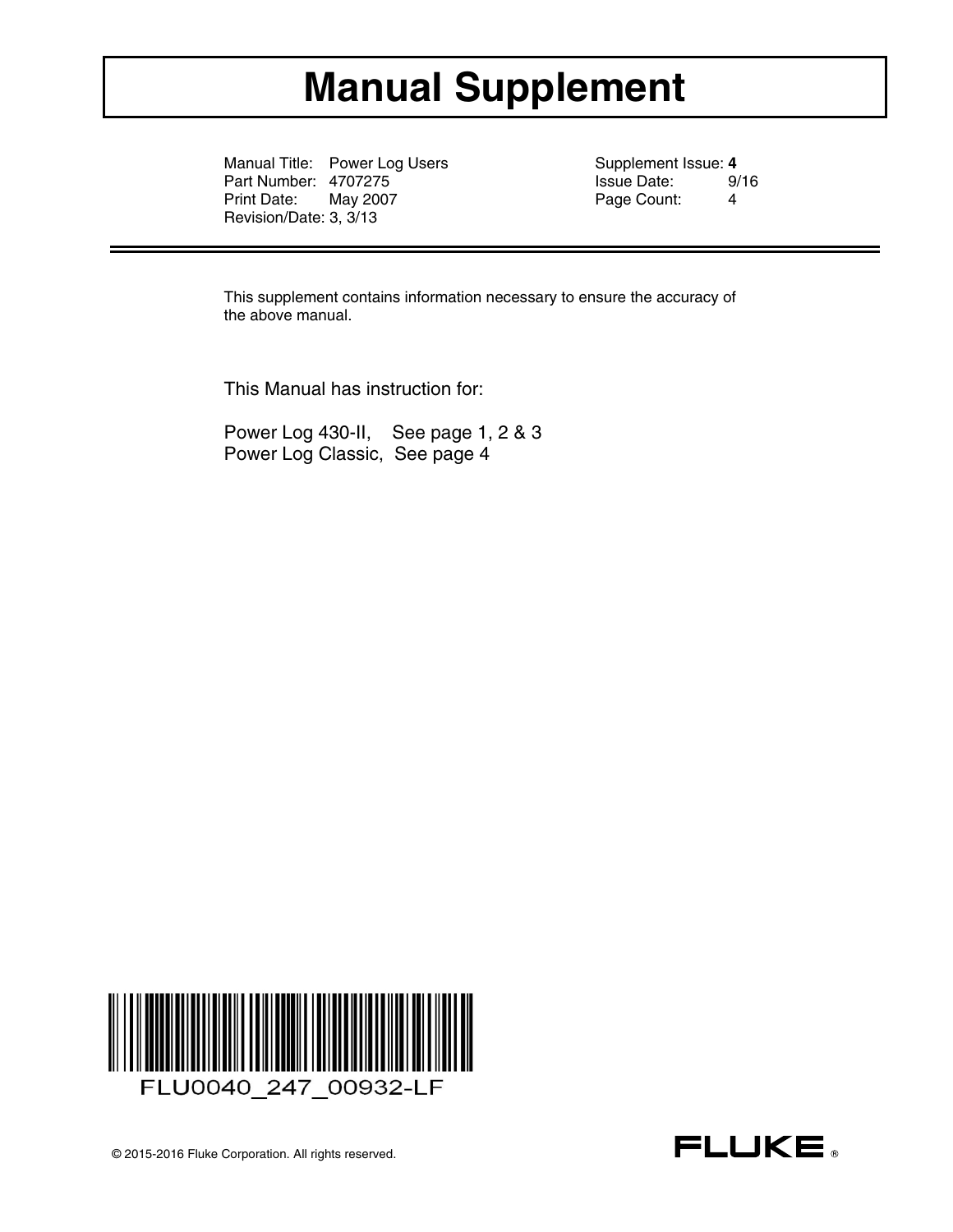# **Change #1, 186**

On page 1, replace the first paragraph with:

Power Log (Power Log 430-II only) is compatible with Fluke 434-II, 435-II and 437-II instruments. These models are referred to throughout this manual as the instrument, only instructions for these models apply, and the software accepts data downloaded from these instruments only. This version of PowerLog does not support the Fluke 345, 433, 434, 435, 1735, and VR1710. For data download from these instruments use Power Log Classic. The software is designed for Microsoft® Windows® and verified to run with Windows<sup>®</sup> 7 and Windows<sup>®</sup> 8.

On page 3, under *Connecting to a Power Quality Instrument*, following the **Warning**, remove the two paragraphs and the note.

On page 4, remove the following sections:

*Connecting a 345* 

 *Connecting a 43x* 

 *Connecting a VR1710* 

On page 5, delete the entire page.

On page 7, remove the entire section following the 1<sup>st</sup> Note.

On page 11, under *Summary Tab*, following the first paragraph, add:

When current THD and fundamental Current is measured on the instrument, the summary page allows you to enter the Demand Load Current for calculating the Total Demand Distortion Current shown in the Harmonics tab.

On page 12, under *Spreadsheet Tab*, following the first paragraph, add:

The filter button allows you to only display the parameters of interest to be displayed in the spreadsheet tab.

On page 14, under the *Statistics Tab*, following the first paragraph, add:

The summary window provides a statistical summary of the vales under consideration. The values in this windows are evaluated according to the From – To drop down at the top of the application software tool bar.

On page 20, delete the entire page.

On page 21, under *Flicker Tab*, replace the first sentence with:

The Flicker tab allows plotting of Instantaneous Flicker PF5 (430-II Series only), short-term flicker (Pst) and long –term flicker (Plt).

On page 22, replace the *Screens Tab* paragraph with:

The Screens tab illustrates the screen mode in use by the logger or instrument with which the data was recorded, or screens saved by pressing the **SAVE** or **SAVE SCREEN** button on the instrument. In the example in Figure 14, the Power Logger in use is the Fluke 435-II and the recording mode is set to Power and Energy. Use the right and left arrowhead buttons on the top toolbar to display additional screens.

On page 29, add the following Note after the last paragraph:

*Note* 

*When using Monitor mode on the 430-II, an additional option to save data in a FlukeView 43 compatible .CSV format is available.*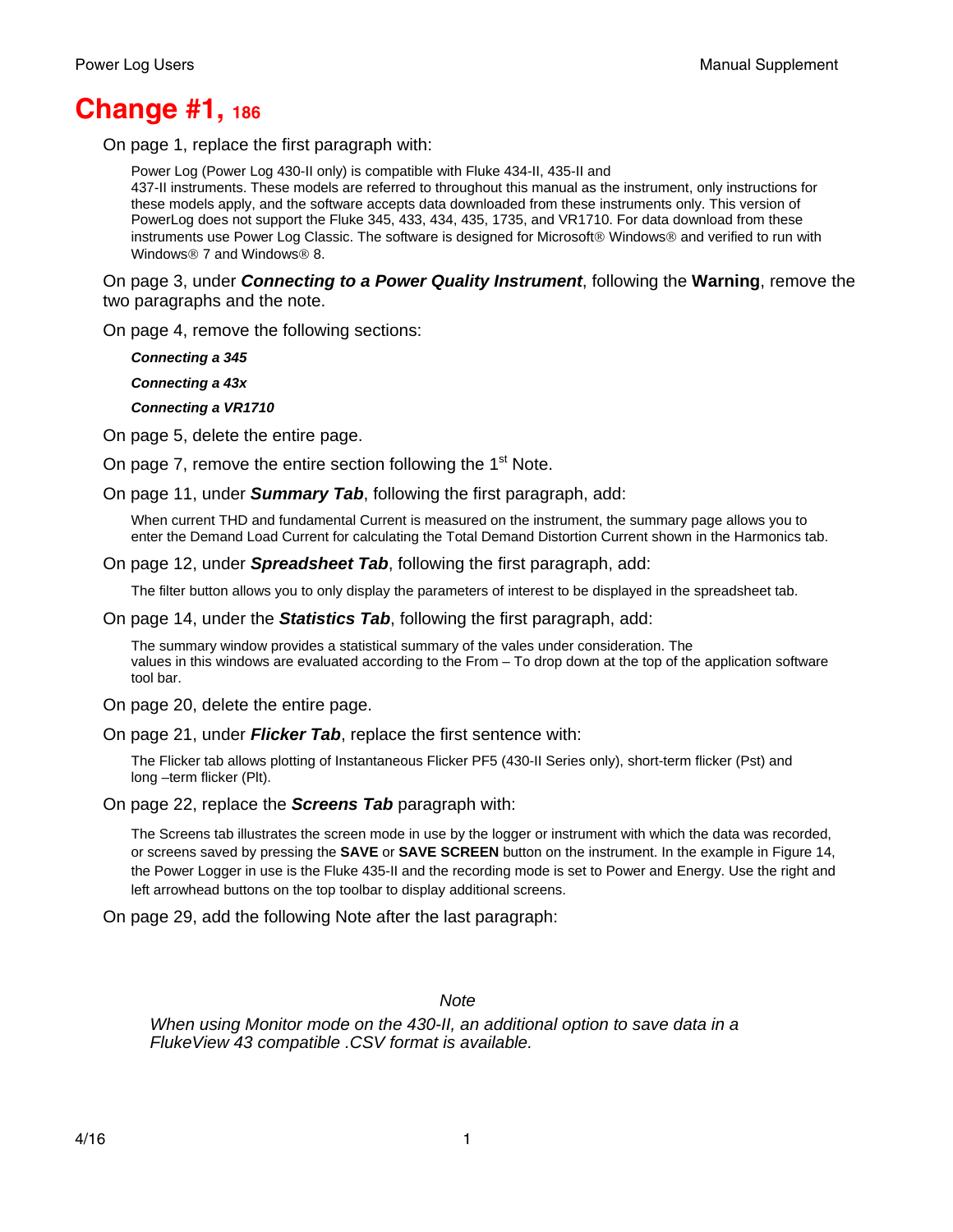# **Change #2, 233**

#### On page 4, in the section *Connecting a 430-II Instrument (434-II, 435-IIand 437-II)* add:

The Fluke 430-II/FC instruments come with an FC-SD 8GB Wireless SD Card installed. PowerLog can use the WiFi connection of your PC to download data from the instrument wirelessly. To set up the WiFi connection on your PC:

- Turn on the instrument
- On the PC navigate to the **Control Panel** | **Network and Sharing Center**
- Select "Connect to a network"
- From the list of available networks shown, connect to "Fluke 43-II <serial-number>" where serial-number shows the actual 8-digit serial number of the instrument

Once the WiFi connection is established, you can use the WiFi download function from the tool bar and File menu to start downloading measurement data.

### *Note*

*The optional use of the FC-SD 8GB Wireless SD card for wireless downloads is supported for all 430-II instruments with Firmware V04.05 or later.* 

*For the first-time use of a FC-SD 8GB Wireless SD card, the instrument must format the card. The format process erases all data on the card and requires an instrument restart the SD card.* 

*To restart:* 

- *1. Unplug the power adapter from the instrument.*
- *2. Turn off and turn on the instrument.*
- *3. Re-Connect the power adapter.*

### On page 8, replace *Downloading Data from the 430 Series II* with:

#### *Data Download from the 430 Series II*

The Fluke 430-II supports data download through a USB cable connection, WiFi connection, or SD card. Data download speed improves when you use a WiFi connection or read directly from the SD card.

For download with a WiFi connection, an FC-SD 8GB Wireless SD card must be installed in the instrument and a WiFi connection must be established.

To download the data from the SD card:

- 1. Take the card out of the instrument.
- 2. Plug the card into an SD Card reader connected to your PC.
- 3. Select **File** | **Fluke 430-II SD card** (or click the SD card button).
- 4. Browse to the FLUKE folder on the SD card or push the download icon.

All downloads (USB, WiFi, SD card) have the same functionality. A popup window shows the available measurements. When you click a measurement, the File preview shows a brief summary of the measurement. See Table 2.

# **Change #3, 279**

Throughout the manual where 430-II instruments 434-II, 435-II and 437-II are mentioned, include 438-II. The Fluke 438-II is identical to the 435-II and offers an additional Motor Analysis function.

On page 26, add the following to the end of the page:

#### *Motor Analyzer*

The 438-II Motor Analyzer feature is an option for the 434-II, 435-II and 437-II models. This feature provides additional measurements for a motor's power, torque, rpm, efficiency, and derating curves according to NEMA recommendations.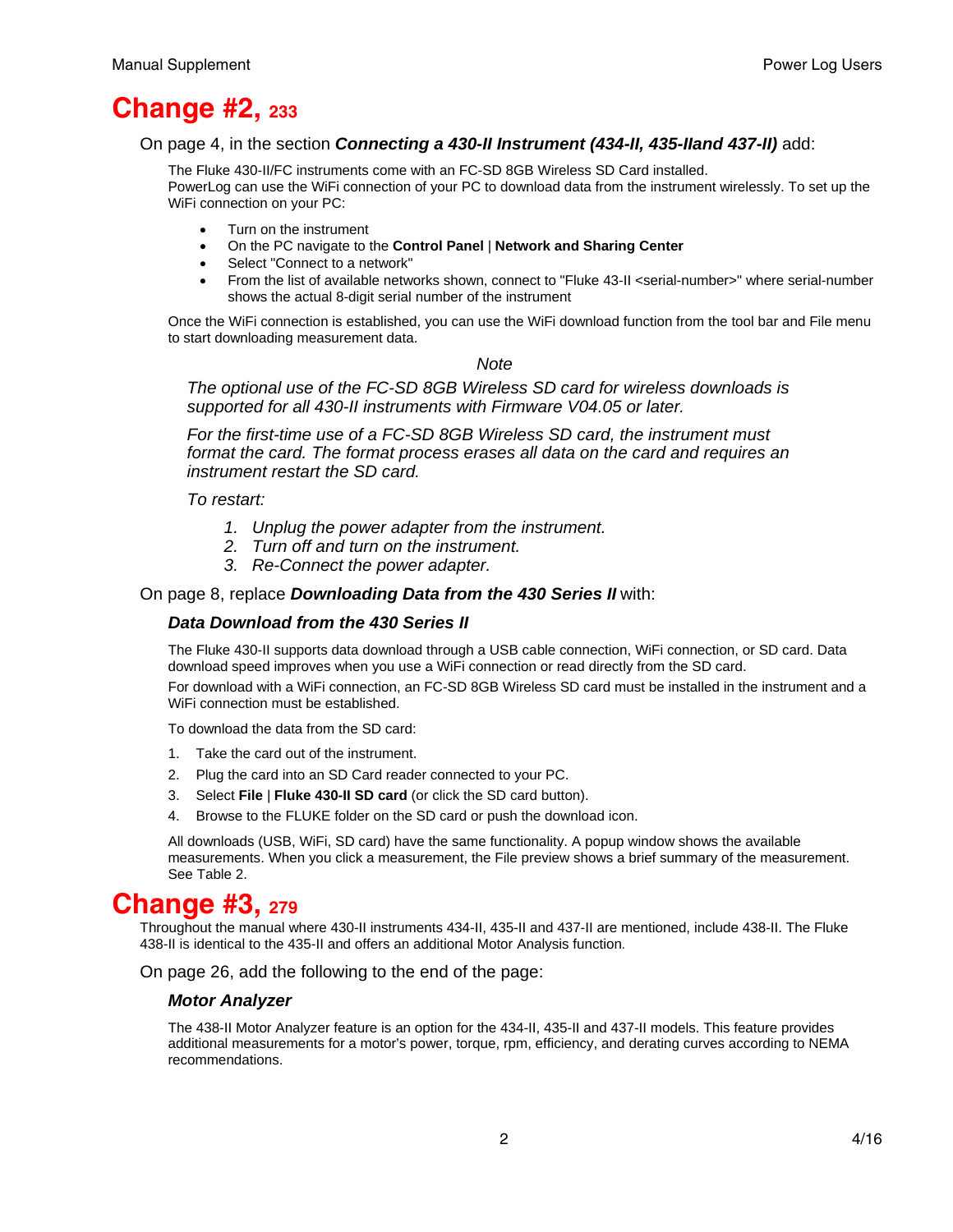# **Change #4, 332**

On page 2, following the *Systems Requirements*, add the new section:

To run PowerLog 5.1 and later in a language other than the format set in Windows by the Region and Language Format setting, follow these steps:

# *Windows 7*

- 1. Click the **Start** button.
- 2. Right-click the **Computer** option in the **Start** menu.
- 3. Select **Properties**. Continue at step 6.

# *Windows 8 and 10*

- 4. From the Desktop, right-click the bottom left corner of the screen to open the **Power User Task Menu**.
- 5. From the **Power User Task** Menu, click **System**. Continue at step 6.

# *Windows 7, 8 and 10*

- 6. Click the **Advanced System Settings** link in the left column.
- 7. In the System Properties window, click on the **Advanced** tab.
- 8. Click the **Environment Variables** button.
- 9. In the **Environment Variables** window in the "System variables" section, click the **New** button.
- 10. Add a New System Variable with Variable name: "POWERLOG\_430-II\_LANG" and Variable value according to the language code list below:

| English:<br>Czech:     | "en US"<br>"cs CZ" |
|------------------------|--------------------|
| German:                | "de DE"            |
| Spanish:               | "es ES"            |
| French:                | "fr FR"            |
| Italian:               | "it IT"            |
| Polish:                | "pl PL"            |
| Portuguese (Brazil):   | "pt BR"            |
| Portuguese:            | "pt PT"            |
| Romanian:              | "ro RO"            |
| Russian:               | "ru RU"            |
| Slovak:                | "sk SK"            |
| Swedish:               | "sv SE"            |
| Turkish:               | "tr TR"            |
| Chinese (Simplified):  | "zh CN"            |
| Chinese (Traditional): | "zh TW"            |

- 11. Click **OK** to activate the New System Variable setting.
- 12. Click **OK** to close the Environment Variables setting.
- 13. Click **OK** to close the System Properties setting.

Next time PowerLog is started it uses the language as set above.

For PowerLog up to and including 5.0 the same procedure applies, but the Variable name must be set to "LANG".

### On page 11, under *Summary Tab*, following the first paragraph, add:

When current THD and fundamental Current is measured on the instrument, the summary page allows you to enter the Demand Load Current for calculating the Total Demand Distortion Current shown in the Harmonics tab.

*Note* 

*TDD is only available in the Summary and Harmonics Tab when THDf and fundamental current or THDr and rms current are selected in a logging session.*